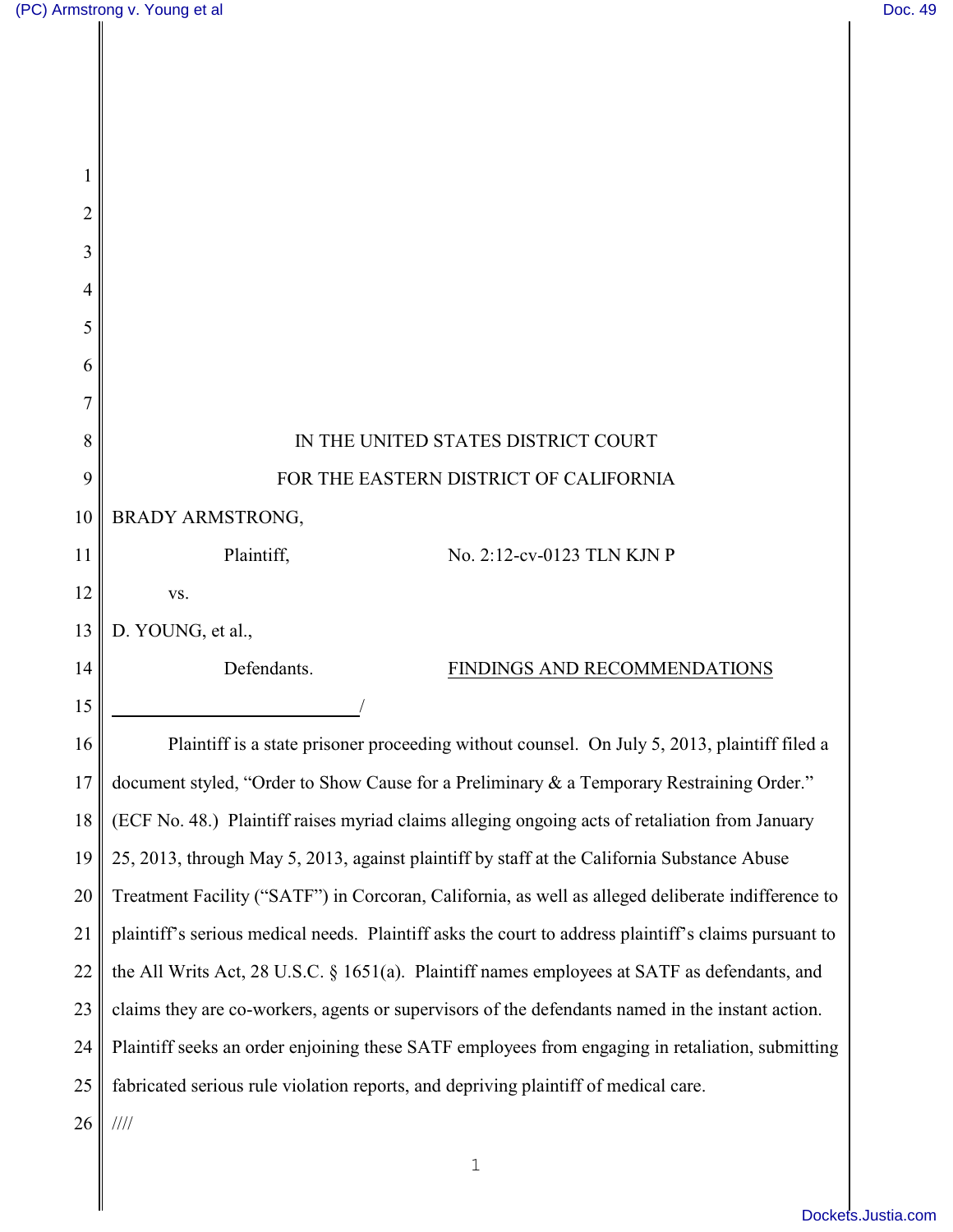However, in the operative complaint herein, plaintiff raises claims concerning specific and unrelated events at High Desert State Prison that occurred in 2004 and 2005. (ECF No. 1.) For example, plaintiff alleges that:

1. On June 3, 2004, defendant Chandler intentionally gave him a food tray contaminated with spit, hair, chewing tobacco, feces and/or other foreign matter/objections, allegedly in retaliation for plaintiff filing inmate appeals. (ECF No. 1 at 11.)

2. On January 18, 2005, defendant Turner intentionally spat on plaintiff's head/face, causing plaintiff to run his wheelchair into the wall/door jamb, in retaliation for plaintiff submitting inmate appeals against defendant Turner and his co-workers. (ECF No. 1 at 13.)

3. On October 14, 2004, while being escorted by defendants Young and John Doe, defendant Young intentionally pushed plaintiff's wheelchair from the paved road onto the muddy ground "flipping/throwing plaintiff out of his wheelchair. (ECF No. 1 at 9.)

None of the staff named in plaintiff's motion are named as defendants herein.

14 15 16 17 18 19 20 21 22 23 24 Injunctive relief is an extraordinary remedy that may only be awarded upon a clear showing that the moving party is entitled to such relief. Winter v. Natural Res. Def. Council, Inc*.*, 555 U.S. 7, 22 (2008). As provided by Federal Rule of Civil Procedure 65, a court may issue a preliminary injunction to preserve the relative position of the parties pending trial on the merits. University of Texas v. Camenisch, 451 U.S. 390, 395 (1981). "The proper legal standard for preliminary injunctive relief requires a party to demonstrate 'that he is likely to succeed on the merits, that he is likely to suffer irreparable harm in the absence of preliminary relief, that the balance of equities tips in his favor, and that an injunction is in the public interest.'" Stormans, Inc. v. Selecky, 586 F.3d 1109, 1127 (9th Cir. 2009), quoting Winter, 555 U.S. at 22. Thus, the temporary relief sought by plaintiff must be connected to the allegations of the underlying complaint.

25 26 In the instant case, plaintiff challenges concrete actions taken by defendants at High Desert State Prison in 2004 and 2005. Plaintiff's motion is based on events that took place in

1

2

3

4

5

6